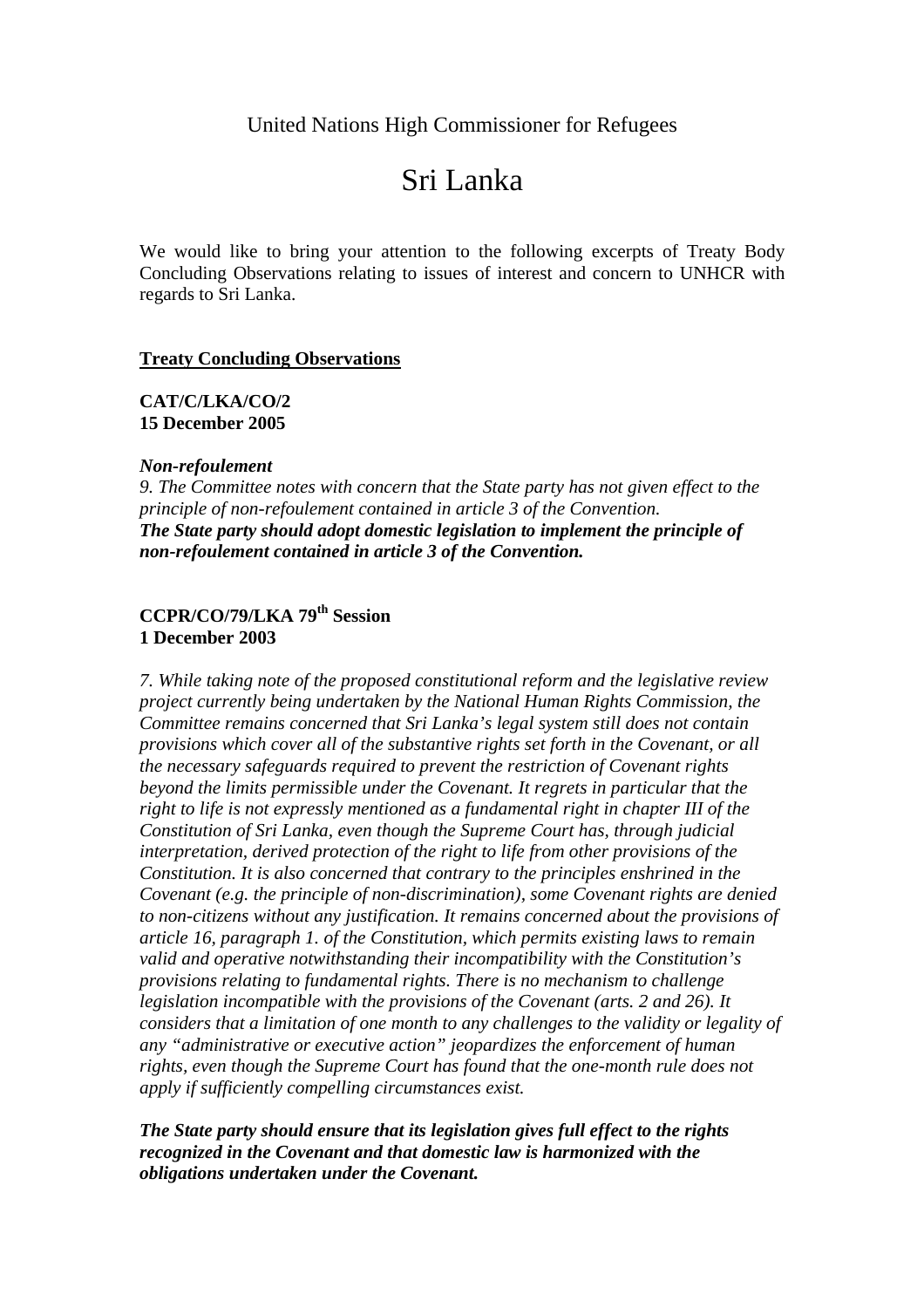*14. The Committee is concerned about recurrent allegations of trafficking in the State party, especially of children (art. 8).* 

*The State party should vigorously pursue its public policy to combat trafficking in children for exploitative employment and sexual exploitation, in particular through the effective implementation of all the components of the National Plan of Action adopted to give effect to this policy.*

## **CRC/C/15/Add.207 33rd Session 2 July 2003**

*25. The Committee notes with concern that societal discrimination persists against vulnerable groups of children, including children with disabilities, adopted children, children displaced by conflict, children infected with and affected by HIV/AIDS, and children of ethnic and religious groups.* 

*26. The Committee recommends that the State party amend its legislation and increase its efforts to ensure the implementation of existing laws guaranteeing the principle of non-discrimination and full compliance with article 2 of the Convention, and to adopt a proactive and comprehensive strategy to eliminate discrimination on any grounds and against all vulnerable groups.*

*30. The Committee notes the new programme for children of migrant workers undertaken by the Bureau of Foreign Employment, yet it is concerned that families of migrant workers receive little or no assistance with their child-rearing responsibilities while they are working abroad.* 

*31. The Committee recommends that the State party develop a comprehensive policy to support the families and caregivers of children of migrant workers in their childrearing responsibilities and limit the institutionalization of children of migrant workers to measures of last resort, while promoting the placement of all children in need of alternative care with their extended families or other family types of care whenever possible.*

*45. The Committee recommends that the State party implement the plan of action for the respect of the rights of children during the reconstruction process (2003). In particular, the Committee recommends that the State party:* 

*…* 

*(b) Develop, in collaboration with NGOs and international organizations, a comprehensive system of psychosocial support and assistance for children affected by the conflict, in particular child combatants, unaccompanied internally displaced persons and refugees, returnees and landmine survivors, which also ensures their privacy;…*